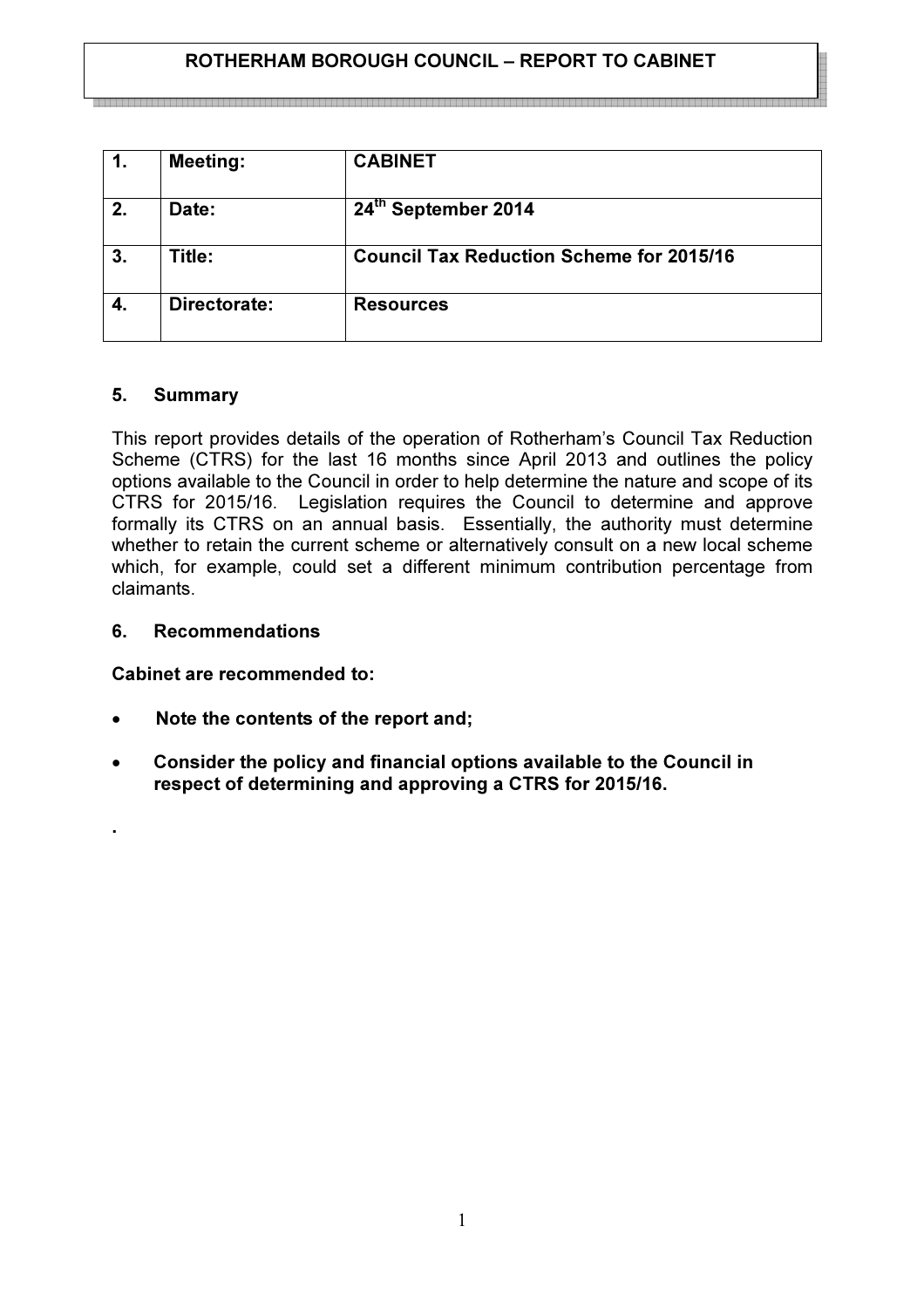# 7. Proposals and Details

- 7.1 Background Prior to April 2013, Council Tax Benefit (CTB) was an income related benefit administered by local authorities on behalf of the Department for Work and Pensions (DWP). A grant from the DWP met in full the cost of benefits awarded. In April 2013 CTB was abolished and replaced by a locally determined and administered discount scheme - the Council Tax Reduction Scheme (CTRS).
- 7.2 Rather than being a benefit payment CTRS operates as a discount on the Council Tax charged by an authority. Local CTR Schemes are required by statute to protect pensioners and, provided their financial circumstances do not change, there will be no change in the Council Tax support that a pensioner receives. Working age claimants do not receive any such protection and authorities can require a contribution towards Council Tax from these claimants. Currently working age claimants in Rotherham are required to contribute a minimum 8.5% of their Council Tax liability and this has been the case since the scheme was introduced in 2013/14.
- 7.3 Government funding for CTRS Unlike CTB, CTRS is not fully funded by the Government. The initial grant allocation for 2013/14 of £17.5m represented 90% of the DCLG's estimated cost of all former CTB payments. In addition, the design of Rotherham's CTRS which set the maximum available support for all working age claimants at 91.5%, (requiring a minimum contribution of 8.5% of Council Tax liability), met the Government's qualifying criteria for one-off Transitional Grant of £0.468m in 2013/14.
- 7.4 This year Central Government support for CTRS has been further reduced; firstly the Transitional Grant (£0.468m) has been discontinued and secondly, funding for Council Tax Support was merged with the Council's Central Government Funding Settlement rather being paid as a specific grant as it was in 2013/14. Although Ministers have asserted that the grant has not reduced, if it is assumed that funding for CTRS has declined in line with the overall settlement total, then it is estimated that the original  $£17.5m$  allocation for 2013/14 was reduced to £15.4m in the current year and is projected to fall further to £12.8m in 2015/16. The reduction in total settlement funding has been reflected in the Council's MTFS.
- 7.5 The current estimated cost of the CTRS is £21.3m of which Rotherham's share is £18.3m (the remaining £3m relates to the Police and Fire Precepts). Allowing for the decline in government funding for CTRS outlined above, the estimated shortfall in funding is currently £2.8m and will grow to £5.5m for 2015/16. The 2014/15 Revenue budget and the current MTFS assume that the Council will:
	- Continue to support working age claimants up to a maximum of 91.5% of their Council Tax Liability;
	- Continue to generate income from the changes to CT discounts for empty dwellings and second homes; and
	- Treat the continuing decline in Government funding for Council Tax Support as part of the overall reduction in government grant and a corporate pressure.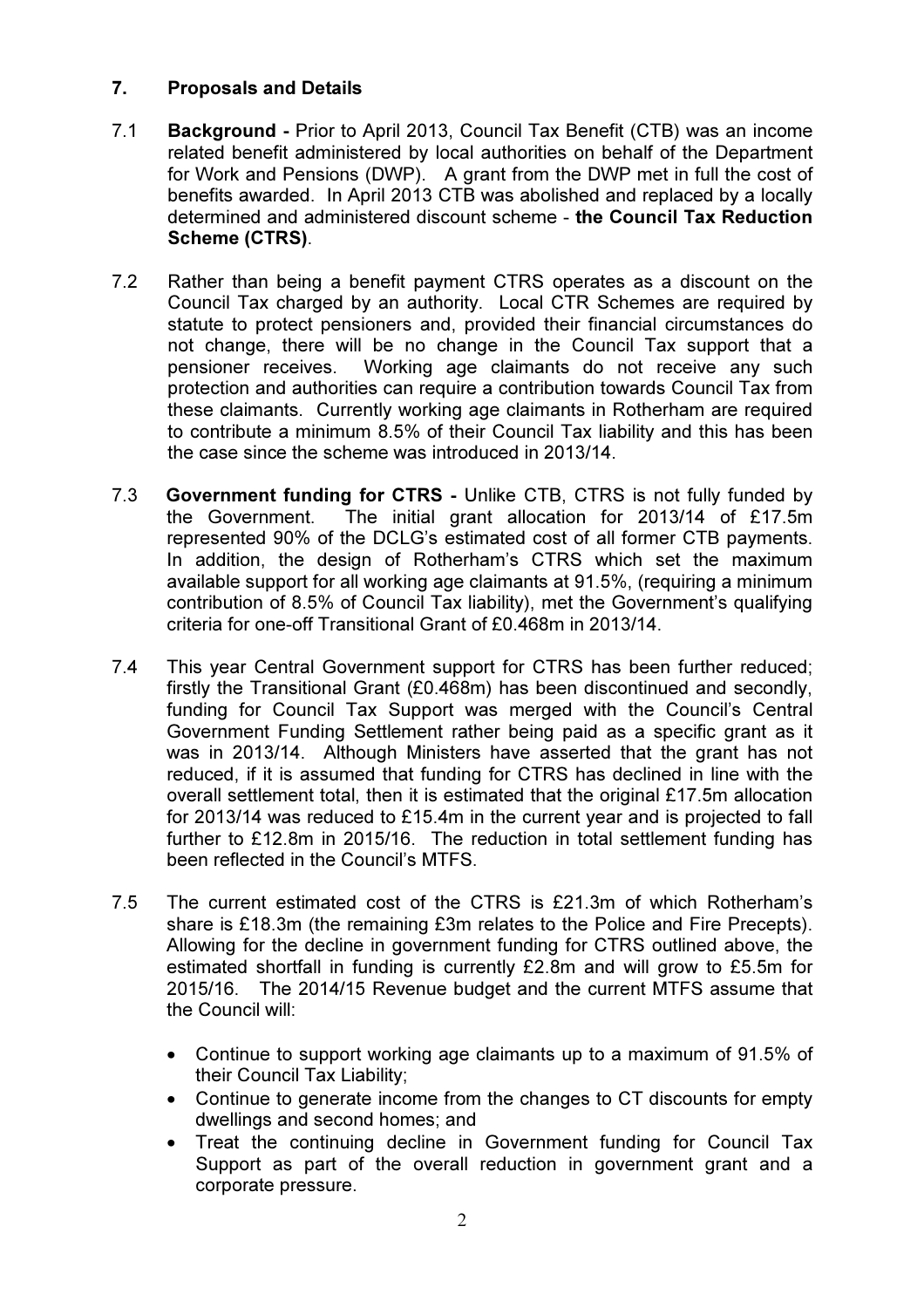- 7.6 CTRS Policy Options for 2015/16 The Council is required to review its CTRS annually and decide whether to retain the current scheme or alternatively introduce a new CTR scheme which could incorporate a different minimum contribution percentage for working age claimants (the protection of pensioners is mandatory).
- 7.7 If the Council does choose to change its CTRS it is required by the 1992 Local Government Finance Act to undertake a consultation with major preceptors (the Police and Crime Commissioner and the Fire and Rescue Authority) followed by public consultation. Minor adjustments to the scheme to mirror DWP and DCLG provisions would not require consultation.
- 7.8 The process for the Council therefore starts with the decisions:
	- Does the Council wish to continue the current level of support for claimants? (i.e., the Council will continue to set the maximum available support for all working age claimants at 91.5% requiring a minimum contribution of 8.5% of their Council Tax liability). And
	- Does the Council wish to revise its Empty Property and Second Home Council Tax Discounts?
- 7.9 Experience to date: It is considered that the implementation of the current CTRS and CT discount changes in 2013/14 operated relatively smoothly and, although an additional 16,000 working age claimants were required to pay Council Tax for the first time or at an increased rate, the Council was able to achieve and exceed the challenging 97% collection rate last year and this pattern is being repeated in the current financial year. Additionally, the relatively low contribution level required from working age claimants has allowed the Revenues and Benefits Service to exercise greater flexibility in resolving claimants' payment plans which prevented many from appearing in Magistrates Court and incurring additional costs.
- 7.10 Scheme costs: when the 2014/15 budget was set it was estimated that Rotherham's 2014/15 CTRS scheme would cost £18.2m in total before any Council Tax rise. The level of discounts granted is currently in line with this target, although the Council Tax has increased by just under 2%.
- 7.11 The stability in the cost of the scheme is attributed to a decline in the number of claimants due to:
	- An increase in the State Pension Credit Age has led to a decline in the number of Pensioner Claimants: - 3.2% in 2013/14 and a further -1.5% in the year to date.
	- Working Age Claimant numbers have also reduced by -4.3% and -1.3% over the same periods
	- Overall there has been a decrease in claimant numbers of around 5% since the introduction of CTRS. Although the rate of decline does appear to be slowing, the downward trend in caseload is expected to continue. Each 1% reduction in the caseload is estimated to reduce the cost of the Council's scheme by just under £0.2m.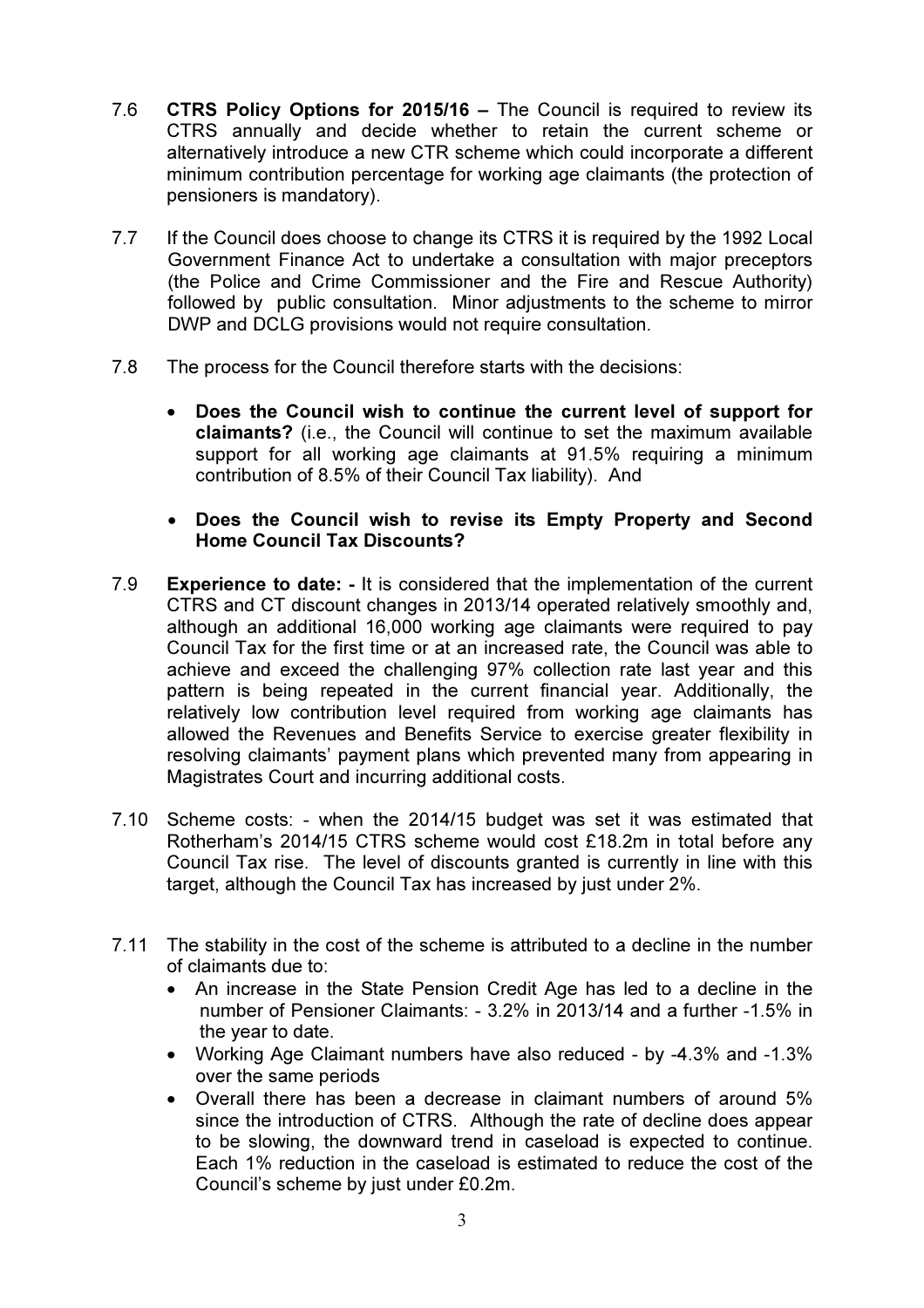7.12 Under the current 8.5% minimum contribution level, and assuming no Council Tax rise in 2015/16, a CTRS claimant in a Band A property (with no parish precept or other discounts but including Police and Fire Precepts) would be expected to pay a minimum of £82.94 per year or £1.60 per week. The table below shows the impact of increasing the minimum contributions on the payments required from claimants (assuming no increase in Council Tax)

| Maximum  | Current      | Annual       | Weekly       | <b>New Annual</b> |
|----------|--------------|--------------|--------------|-------------------|
| Level of | Annual       | Increase in  | Increase in  | Claimant          |
| Support  | Claimant     | Claimant     | Claimant     | Contribution      |
|          | Contribution | Contribution | Contribution |                   |
|          | £            | £            | £            | £                 |
| 91.5%    | 82.94        | n/a          | n/a          | 82.94             |
| 90%      | 82.94        | $+14.65$     | $+0.28$      | 97.59             |
| 87.5%    | 82.94        | $+39.04$     | $+0.75$      | 121.98            |
| 85%      | 82.94        | $+63.43$     | $+1.22$      | 146.37            |
| 82.5%    | 82.94        | $+87.83$     | $+1.69$      | 170.77            |
| 80%      | 82.94        | $+112.22$    | $+2.16$      | 195.16            |

- 7.13 Although reducing the maximum level of support and increasing working age claimant contributions would increase the amount of Council Tax billed not all of the sum will be collectable. It is anticipated that as the maximum level of support decreases and the minimum contribution rises overall Council Tax collection rates will fall for several reasons as set out below:
	- For claimants paying through DWP deductions from benefits, the national weekly deduction limit set by the DWP is already insufficient to clear the current 8.5% contribution plus any court costs during the year, leaving such claimants in arrears at the year end. An increase in contributions will in these cases increase the level of debt and arrears without collecting additional income.
	- Arrears for those claimants currently making no payments are also expected to increase. These debts are pursued through Liability Orders. Currently there are 6,704 outstanding Liability Orders for CTRS claimants and where DWP deductions from benefits are not possible or are already in place for another Liability Order, the only recovery option where payment is refused is bailiff collection. Following the introduction of the Tribunal Courts and Enforcement regulations from 2014/15 the costs for bailiff collection have increased substantially making this course of action inappropriate in the majority of CTRS cases as this will merely increase the unpaid debt.
	- Evidence reported by other Councils indicates that increasing the minimum contribution may result in some claimants who are currently paying ceasing to do so as the amount becomes unaffordable.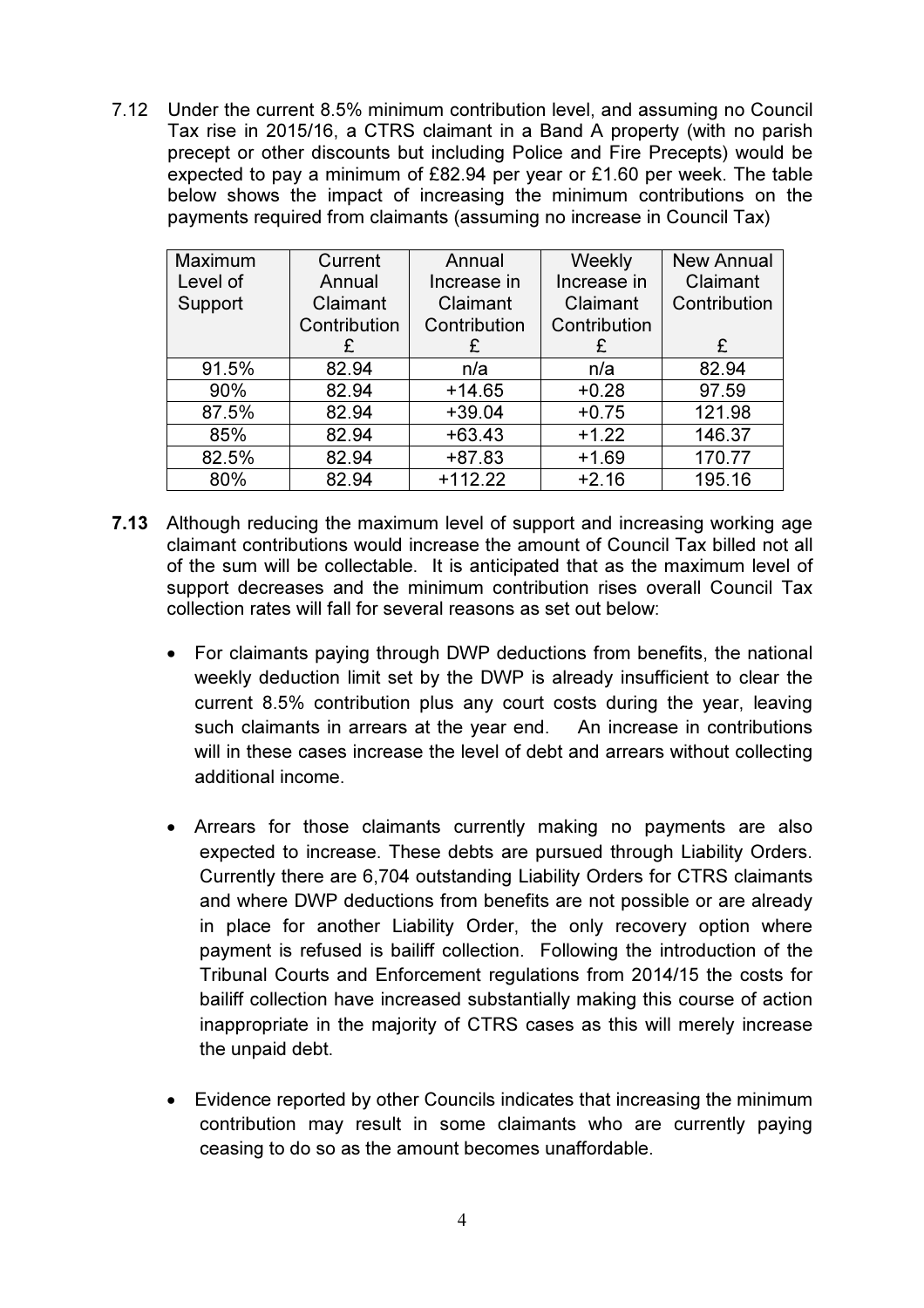- Experience in 2013/14 and the current year indicates that as levels of default in relation to CTRS claimants increase, a greater proportion of staff resource is taken up by these cases which in turn reduces the amount of resource available to collect non CTRS debt, which has a detrimental effect on overall collection rates.
- 7.14 This is borne out by an analysis of collection rates in 2013/14 (the latest year for which data are available) for the 26 Metropolitan Authorities with CTR Schemes comparable to Rotherham's. This showed a strong link between increases in the minimum contribution required from claimants and reductions in the overall levels of Council Tax collection. Generally, the higher the minimum contribution the larger the increase in default and thus the greater the negative impact on CT collection. The average reduction in overall collection rates (i.e. not just for claimants) was as follows:

| <b>Contribution Rate</b> | Average Increase in<br><b>Losses on</b> |  |
|--------------------------|-----------------------------------------|--|
| %                        | <b>Collection %</b>                     |  |
| 8.5% or less             | $-0.4$                                  |  |
| 10-19%                   | $-1.0$                                  |  |
| 20%                      | $-1.2$                                  |  |
| More than 20%            | $-1.5$                                  |  |

- 7.15 An average of these authorities allowing for local circumstances has been used to estimate the effect on Rotherham's collection rate and income levels over and above the 0.4% reduction already experienced by Rotherham – assuming no increase in Council Tax levels. (See 7.17 below)
- 7.16 Other Costs the increase in losses on collection is not the only factor that will reduce the level of Council Tax yielded by any reduction on the maximum level of CTRS support.
	- Costs of Collection will increase these include postage, staff time and expenses and court costs. These would increase as the level of default rose as outlined above. The estimates are set out in the table below.

In addition, any change in Rotherham's CTRS requires a public consultation. The consultation process prior to the adoption of the 2013/14 CTRS, included; press adverts, letters, SMS/text, emails and presentations to the community. It is estimated that a similar programme for 2015/16 would cost in the region of £20k.

7.17 The effect of these costs on the Additional Council Tax income is shown below with the potential additional net income expected to be received by the Council shown in the final Column. The additional costs and increase in overall losses on collection mean that even quite substantial changes in the level of support/claimant contributions generate relatively small sums. The estimated maximum additional income that could be generated is £74,000.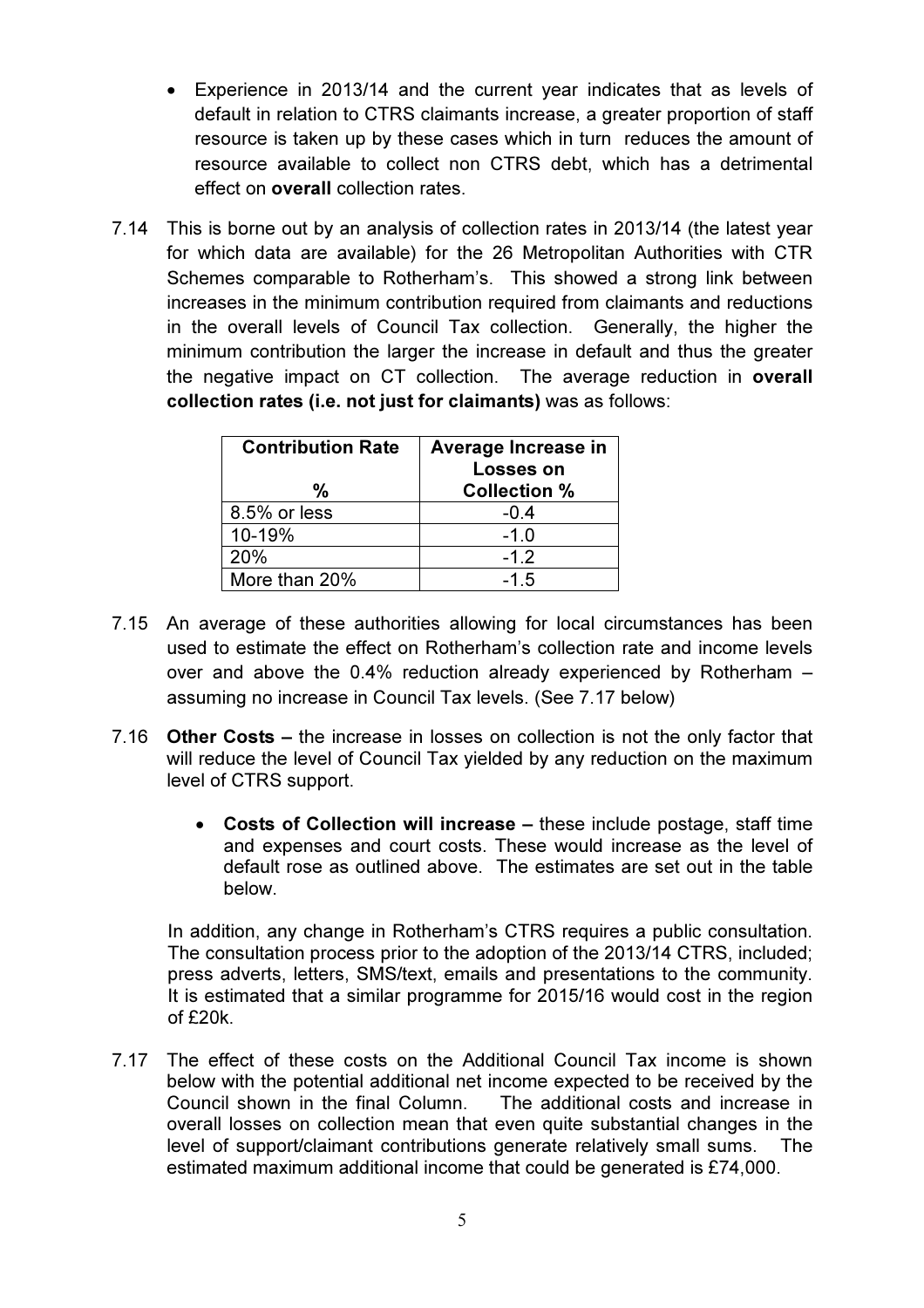| Maximum     | Projected      | Estimated  | Consultation | Estimated       |
|-------------|----------------|------------|--------------|-----------------|
| Level of    | additional net | Increased  | Costs        | additional      |
| <b>CTRS</b> | income after   | Costs of   |              | <b>Net RMBC</b> |
| Support     | losses         | Collection |              | Income          |
|             | £'000          | £'000      | £'000        | £'000           |
| 91.5%       | n/a            | n/a        | n/a          | n/a             |
| 87.5%       | 105            | 50         | 20           | 35              |
| 85%         | 214            | 120        | 20           | 74              |
| 80%         | 340            | 250        | 20           | 70              |

- 7.18 Other Factors- In addition to the financial implications considered above there are other factors which need to be considered in respect of any change to the Council's CTRS. Changes in the CTRS scheme would mean:
	- Increased payment default for Council Tax which would have a negative impact on collection rates;
	- An increase in the number of claimants summonsed for non-payment at Magistrates' Court;
	- Increased hardship for CTRS claimants already adversely affected financially by welfare reform (DWP Sanction Regime, Bedroom tax, benefits cap etc.). Furthermore, the planned national roll out of Universal Credit will have substantial impact on many claimants ability to budget as their benefit will be paid monthly in arrears. For these claimants a further reduction in CTRS support may have serious financial implications on their ability to pay increased Council Tax contributions.

Canvassing neighbouring authorities, of the 6 Metropolitan Districts that responded, 67% indicated that they had no plans to revise their CTRS in 2015/16. Of the 7 smaller District Councils that responded only 2 were considering changes to their CTRS.

- 7.19 Council Tax: Empty Property and Second Home Discounts based on experience to date it is estimated that:
	- Removing the 25% discount for properties undergoing structural repair would generate a further £40-50k allowing for losses; and
	- It is estimated that removing the 25% discount for the first 6 months a property is empty and unoccupied could generate additional income of up to £100k after allowing for losses on collection and the following caveats:
		- o A significant proportion will relate to CTRS claimants liable for the period after leaving while they still have the tenancy. It is considered that the chances of collection on these are minimal.
		- o In addition, reducing Council Tax Empty Property discounts would disproportionally impact CTRS claimants in periods when they have a tenancy but are not in receipt of CTRS support as they are not in occupation, and increase payment default for Council Tax having a further negative impact on collection rates.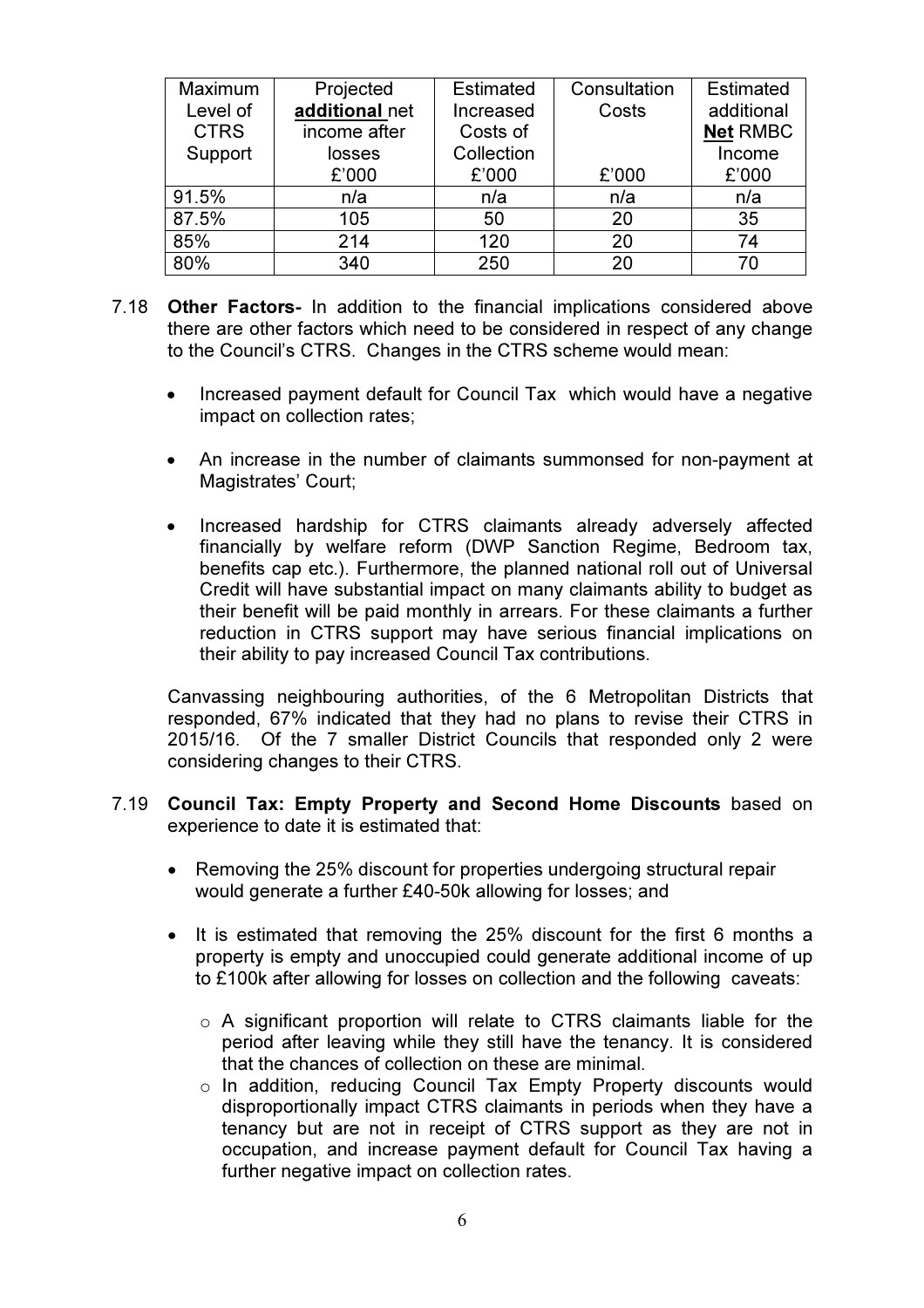- $\circ$  In response to the Council levying the charges, private landlords are reducing property vacant periods to minimise their costs.
- o The previous reduction in Empty Property Discounts created a significant increase in workload for the Revenues and Benefits service, which in turn increased the cost of collection and reduced the time available to collect other Council Tax debts. Further discount reductions would inevitably have a similar effect.

#### 8. Finance

The estimated cost of running the current CTRS scheme in 2014/15 is £21.3m for which the Council is expected to receive government funding of £15.4m through its financial settlement, albeit it is not possible to specifically identify this source of funding within the settlement. With the projected decline in settlement funding, support for CTRS is projected to reduce to £12.8m in 2015/16. The MTFS currently reflects the reduction in Government Grant Support for the Council and as indicated within this, the reduction in support for CTRS.

The Council's current MTFS assumes that the Council would:

- Continue to support working age claimants up to a maximum of 91.5% of their Council Tax Liability;
- Continue to generate income from the changes to CT discounts for empty dwellings and second homes that were introduced in 2013/14 to offset the CTRS funding shortfall; and
- Treat the continuing decline in Government funding for Council Tax Support as part of the overall reduction in government grant and a corporate pressure.

# 9. Risks and Uncertainties

- 9.1 The risks to the authority of amending CTRS to provide less support for claimants are:
	- Reduced collection rates as more tax payers, particularly CTRS claimants, may find themselves unable to pay increased Council Tax bills and are taken to court;
	- The anticipated increased default levels would cause a capacity issue for the part of the service dealing with income collection. An increased level of default cases, as has been experienced with the 2013/14 changes, reduces the resource that can be allocated to chasing each debt, including non CTRS claimants, and this results in reduced overall income collection performance.
	- Although collection rates declined in 2013/14 compared to previous years, it is estimated that the 96.5% collection rate that has been budgeted for in 2014/15 will be achieved. However there remains a risk that the continuing impact of welfare reform and the transitional roll out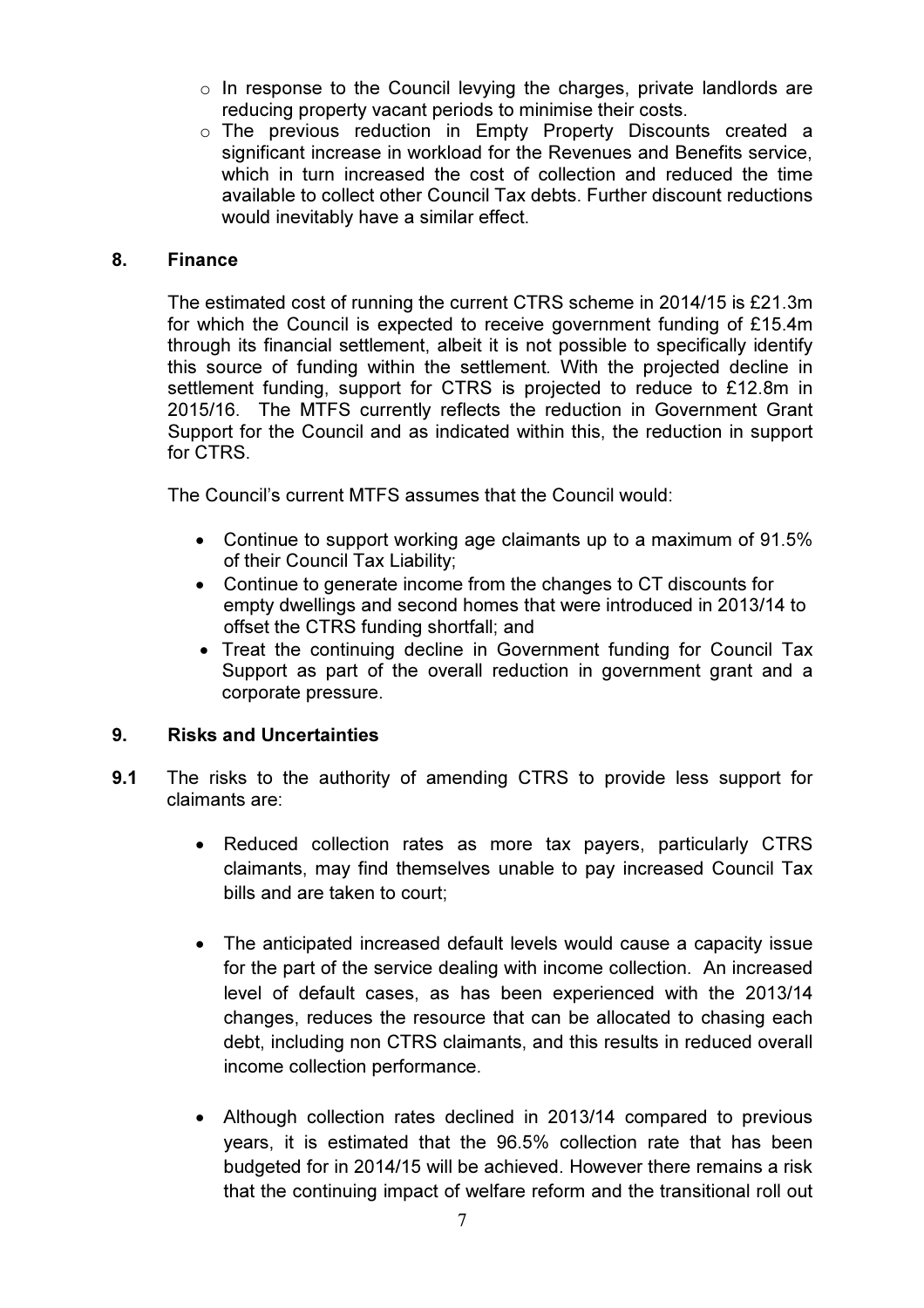of the Universal Credit will result in further reduced income levels amongst working age claimants which in turn could place even more pressure on Council Tax collection rates.

- As comparative Council Tax collection statistics are published by the DCLG any decline in Rotherham's Tax collection rate might be expected to give rise to adverse publicity for the Council and to damage its hard-won reputation for good performance in this area – Rotherham were the best performing metropolitan authority in Yorkshire and the 5<sup>th</sup> Best Metropolitan Authority overall in 2013/14.
- 9.2 As indicated any change to the Council's CTRS would require a further consultation process, which would need to start immediately in order for the new scheme to be in place in time for 2015/16.
- 9.3 Any future increase in the number of CTRS claimants would increase the cost to the authority of the scheme, which would be the case whether the current minimum payment is retained or increased. However as indicated in section 7.11 above, the number of claimants is reducing but the rate of decline appears to be slowing, and although the downward trend in caseload is expected to continue, this cannot be guaranteed. Any increase in Council Tax levels will increase the cost of the scheme.

### 10. Policy and Performance Agenda Implications

Amending the CTRS scheme to provide less support for claimants is expected to increase the rate of default on payments and customer enquiries, which will in turn cause a capacity issue for the Revenues and Benefits service in collecting debt and performing its other functions.

Performance levels could be substantially reduced in the areas of customer telephone service, benefit assessment, billing and income collection and the service may be unable to carry out future income generation initiatives such as the Single Person Discount (SPD) review.

The Full Council must adopt the 2015/16 CTRS by 31<sup>st</sup> January 2015.

#### 11. Background Papers and Consultation

- 2013/14 Published CTRS Scheme.
- Report to Cabinet Council Tax Support / Council Tax Discount and Exemption - Consultation findings  $-16<sup>th</sup>$  January 2013
- Report to Council Final Council Tax Reduction Scheme and Revisions to the Council Tax Discount and Exemptions for Second homes and empty properties  $-30<sup>th</sup>$  January 2013
- SIGOMA estimates of Council Tax Support Reductions in funding due to reducing SFA